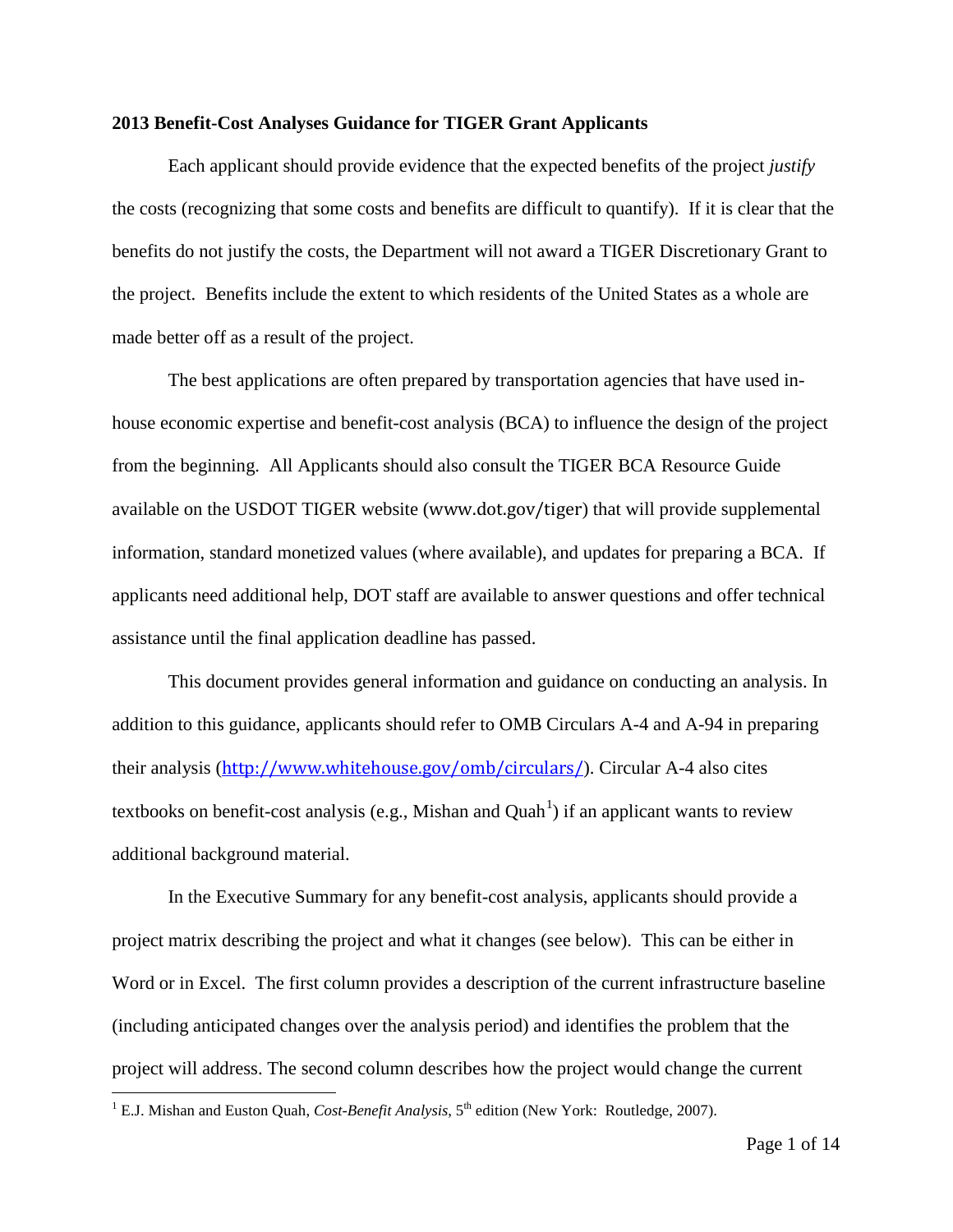infrastructure baseline. The third and fourth columns describe the impact of that change and the corresponding population that it affects. The fifth column identifies the economic nature of those benefits. The last columns summarize the results and reference where in the analysis the benefits are calculated. The matrix below provides an example of a completed matrix.

| <b>Current</b>        |                     |                            |                            |                    |                  |                |
|-----------------------|---------------------|----------------------------|----------------------------|--------------------|------------------|----------------|
| Status/Baseline &     | Change to           |                            |                            |                    |                  |                |
| <b>Problem to be</b>  | Baseline/           |                            | <b>Population Affected</b> |                    | Summary of       | Page Reference |
| Addressed             | <b>Alternatives</b> | Type of Impacts by Impacts |                            | Economic Benefit   | <b>Results</b>   | lin BCA        |
|                       |                     | Reduce wait                |                            |                    |                  |                |
| Stop light at lightly |                     | time for                   | Number of drivers          |                    | Estimated dollar |                |
| used (non-peak) rural | Replace with        | vehicles (non-             | with reduced wait          | Monetized value of | value of time    |                |
| intersection / excess | roundabout /signal  | peak) & reduce             | time & number of           | reduced travel     | savings, reduced |                |
| waiting time and      | phasing             | accidents                  | accidents/fatalities       | times, emissions,  | pollution, and   | pp. 15-18 and  |
| safety hazard         | improvement         | (peak)                     | & injuries per year        | and accident costs | safety benefits  | p.19           |

If an application contains multiple separate projects (but that are linked together in a common objective), each of which has independent utility, the applicant should provide a separate matrix (and analysis) for each project. The Executive Summary should also include the full cost of a project, including Federal, State, local, and private funding, as well as expected operations and maintenance costs, and not simply the requested grant amount or the local amount.

In addition to the matrix, the applicant should summarize all pertinent data and quantifiable benefit and cost calculations in a single spreadsheet tab (or table in *Word*). It should also summarize all other benefits that are difficult to quantify, and the applicant would also present this at the beginning of the BCA. The following provides a simplified example for expository purposes of discounted benefits and costs from a road project providing travel time savings to local travelers only over the course of five years. In practice, applicants must estimate both benefits and costs for each year after the project's start date and for a period of time of *at least* 20 years in the future (or the project's useful life if it is shorter). If the project will continue to have benefits beyond the end of the analysis period, applicants can include a residual value of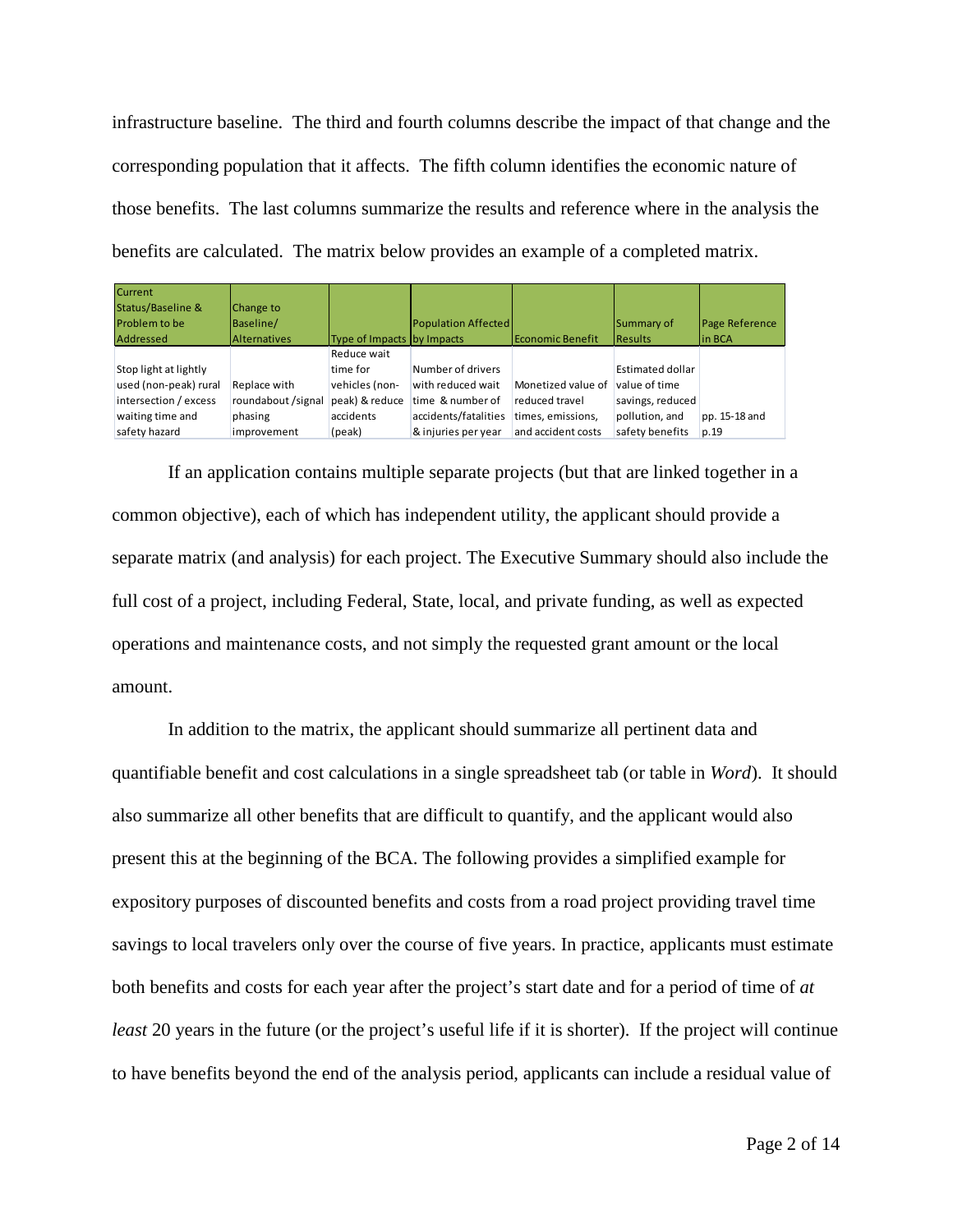the project at the end of the analysis period, and treat that as an additional benefit, discounted from the end of the analysis period. Applicants may also discount the benefits and costs separately and calculate a present value of each.

|          |         |          |                                                                               | Total Value of | Initial      | Operarations & |                |                  |
|----------|---------|----------|-------------------------------------------------------------------------------|----------------|--------------|----------------|----------------|------------------|
| Calendar | Project | Affected | <b>Travel Time</b>                                                            | Time Saved     | Costs        | Maintenance    | Undiscounted   |                  |
| Year     | Year    | Drivers  | Saved (hours) <sup>1</sup>                                                    | $(52009)^2$    | ( \$2009)    | Costs (\$2009) | Net Benefits   | Discounted at 7% |
| 2014     | 1       |          |                                                                               |                | \$38,500,000 | \$6,000,000    | $-544,500,000$ | $-541,588,785$   |
| 2015     | 2       | 80,000   | 1,040,000                                                                     | 18,720,000     |              | \$700,000      | \$18,020,000   | \$15,739,366     |
| 2016     | 3.      | 95,000   | 1,235,000                                                                     | 22,230,000     |              | \$700,000      | \$21,530,000   | \$17,574,893     |
| 2017     | 4       | 100,000  | 1,300,000                                                                     | 23,400,000     |              | \$700,000      | \$22,700,000   | \$17,317,721     |
| 2018     | 5.      | 102,000  | 1,326,000                                                                     | 23,868,000     |              | \$700,000      | \$23,168,000   | \$16,518,464     |
| 2019     | 6       | 109,000  | 1,417,000                                                                     | 25,506,000     |              | \$700,000      | \$24,806,000   | \$16,529,285     |
| NPV.     |         |          |                                                                               |                |              |                |                | \$42,090,944     |
|          |         |          | 1. Number of drivers times three minutes a day (3/60 hours) over 260 workdays |                |              |                |                |                  |
|          |         |          | 2. Hours at \$18 per hour for All Purpose inter-city travel (\$2009)          |                |              |                |                |                  |
|          |         |          | 3. Includes costs from delays to users during construction                    |                |              |                |                |                  |
|          |         |          |                                                                               |                |              |                |                |                  |

The following sections will help guide applicants through the matrix. This is useful both to fill out the matrix (and in the process to adequately scope and outline the analysis) and to actually carry out the analysis.

# **Baselines**

Applicants should measure costs and benefits of a proposed project against a baseline (also called a "base case" or a "no build" case). The baseline should be an assessment of the way the world would look if the project did not receive the requested TIGER Discretionary Grant funding. Sometimes, it is reasonable to forecast that that baseline world resembles the present state. However, it is important to factor in any projected changes (e.g., baseline economic growth, increased traffic volumes, or completion of already planned and funded projects) that would occur even in the absence of the requested project.

Baseline assumptions need to incorporate the transportation options with the highest net benefits that would be available in the absence of the project. Baselines should incorporate accurate descriptions of current traffic/shipping patterns. It is also important that the applicant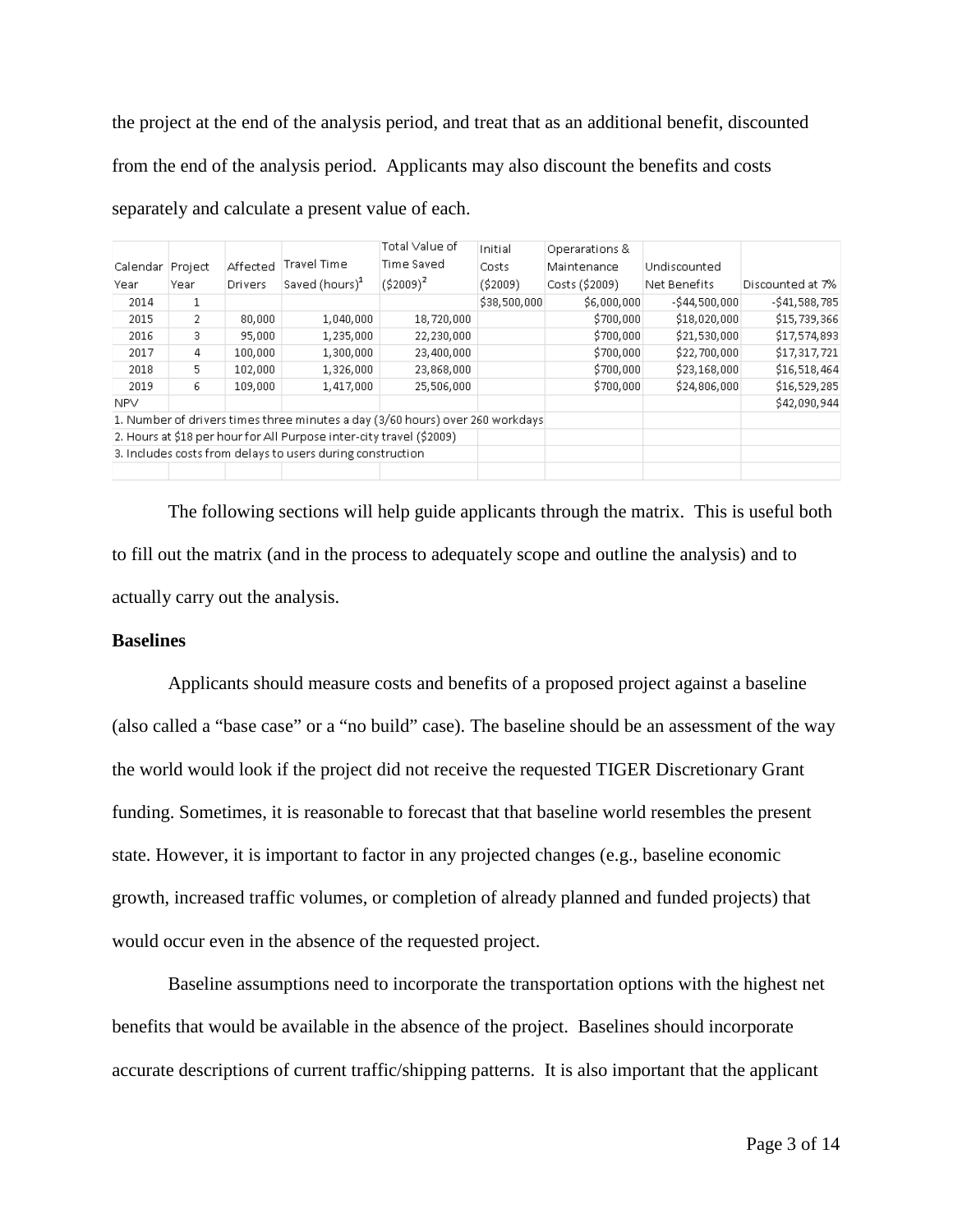assume the continuation of reasonable and sound management practices in establishing a baseline. Assuming, for example, a baseline scenario in which the owner of the facility does no maintenance on the facility and ignores traffic problems and maintenance is not realistic and will lead to the overstatement of project benefits and will affect the rating of the BCA.

Applicants must demonstrate that the proposed project has independent utility. Subcomponents of a larger project may have little or no transportation value in the absence of the other components. For example, a ramp to an undeveloped site does not have much utility if the site does not get developed. While the project may increase the likelihood of development of the site, the application must be realistic in assessing the probability that transportation improvements will actually induce development. Applicants should estimate benefits both with and without anticipated development.

Baselines also need to be realistic in the transportation assumptions that they make. If a project would construct a short freight rail spur from a railroad mainline to a particular facility, it is unrealistic to assume that, in the absence of the project, individuals would ship cargo by truck for thousands of miles, whereas they would ship the same cargo by rail with the project. A realistic description of current traffic would more likely have current cargo traffic going by rail for most of the distance, and then by truck for the relatively short distance over which rail transportation is not available.

The applicant must make clear exactly what portions of the project form the basis of the estimates of benefits and costs. It is incorrect to claim benefits for the entire project but only count as costs the costs of the portion of the project funded by the TIGER Discretionary Grant. Thus, it would be incorrect to attribute all the benefits from a new port facility to a TIGER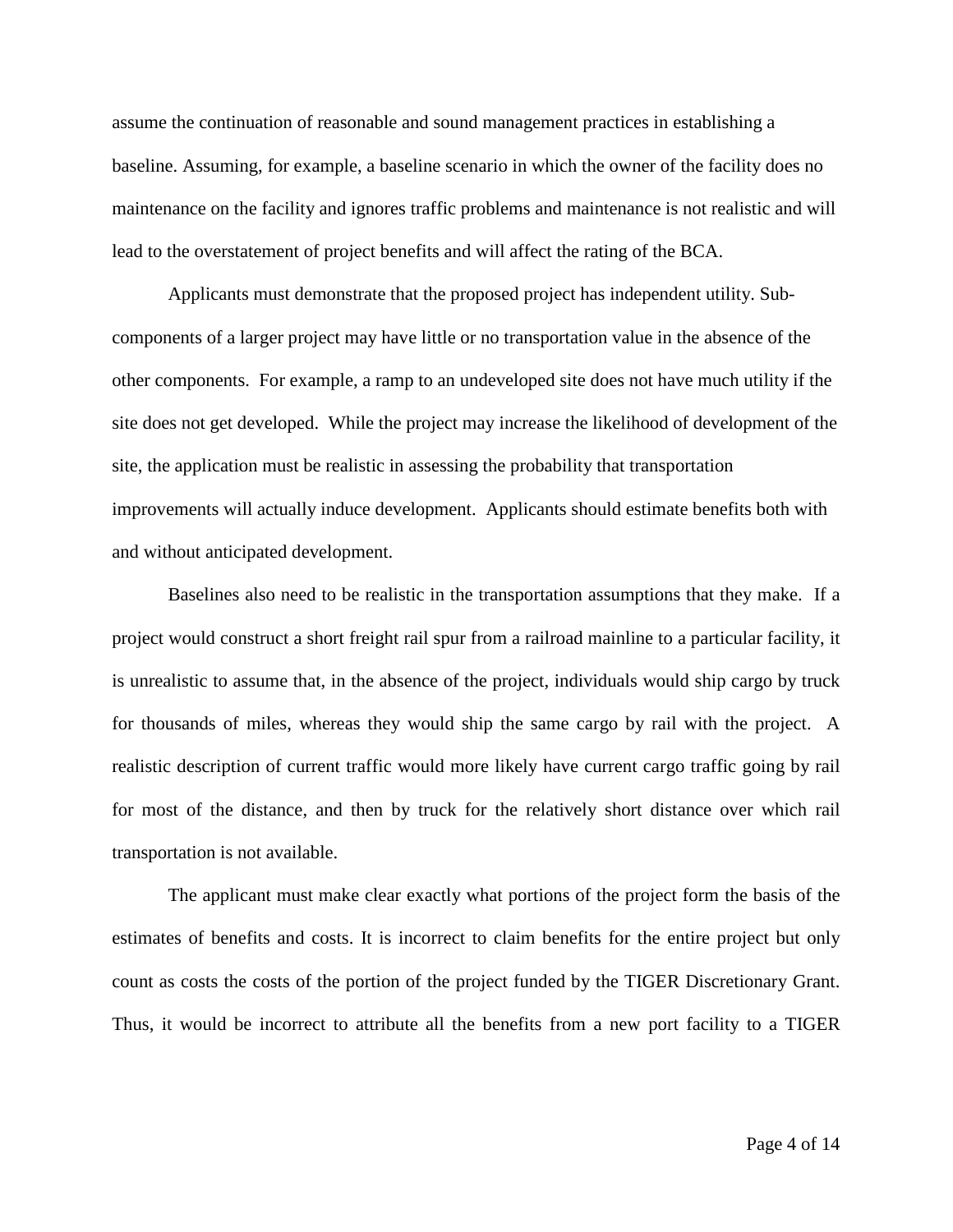Discretionary Grant when the costs that are counted only cover the portion of the project funded by the TIGER Discretionary Grant, for example, paving a loading area.

There are cases where a grant may accelerate completion of the project that an applicant already was going to build. The benefits and costs in this case should thus be limited to the marginal benefits (and marginal costs) of completing the project in a shorter period of time and including the cost of expending resources on the project sooner than otherwise planned (i.e., a "now versus later" comparison).

## **Alternatives**

An applicant should present and consider reasonable alternatives in the analysis. Applicants should evaluate smaller-scale and more focused projects for comparison purposes. For example, if an applicant is requesting funds to replace a pier, it should also analyze the alternative of rehabilitating the current pier. Similarly, if an applicant seeks funds to establish a relatively large streetcar project, it should also evaluate a more focused project serving only the more densely populated corridors of an area. A careful evaluation of the baseline will yield several alternative actions. The analysis should demonstrate that the proposed project is the most cost-effective option of all the alternatives considered.

#### **Affected Population & Types of Impacts**

Applicants need to carefully identify the different impacts a project will have. For example, the rationale for many highway projects is to relieve peak-hour congestion which in turn reduces travel times and vehicle emissions. Other highway projects can improve road safety and in turn reduce accidents and corresponding property damage, injuries, and fatalities. It is important that applicants then match the types of impacts to the corresponding affected population (group and number of affected entities). For example, for a passenger project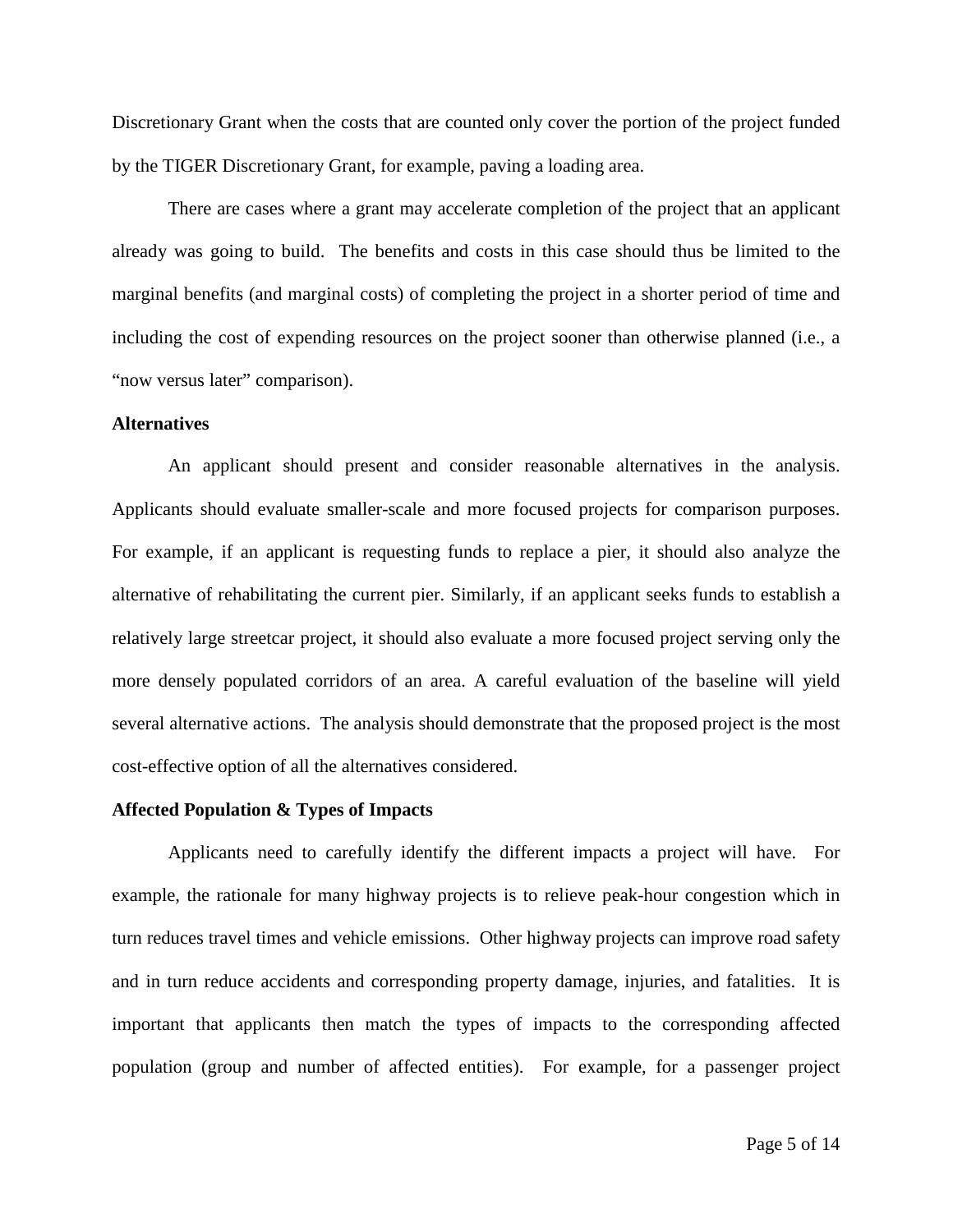applicants should measure the number of passengers and for a freight project the amount of freight affected.

Applicants should measure affected passenger and freight traffic in passenger-miles and freight ton-miles (and possibly value of freight). If, as is often the case (e.g., projected growth in highway traffic), the affected population is not the same for all years, then the applicant needs to break out affected population annually. Measures of freight traffic might include growing levels of port calls. In some cases, the relevant population is the volume of traffic that the project diverts from one mode to another. Applicants should be realistic as to how the project affects these populations.

# **Benefits – Long Term Outcomes**

Each application must include in its analysis estimates of the project's expected benefits with respect to each of the five long-term outcomes that DOT specified in Section II (A) *(Selection Criteria)*. We recognize that it may in some cases be unclear in which of these categories of outcomes an applicant should list a benefit. In these cases, it is less important in which category an applicant lists a benefit than to make sure that it lists and measures it (but only once). The following Table provides examples of some of the types of benefits that might be listed under each of the long-term outcomes. These are some of the primary benefit categories, but this is not an exhaustive list. We describe these categories later.

| Long-Term Outcome      | <b>Types of Societal Benefits</b>      |
|------------------------|----------------------------------------|
| Livability             | Land Use Changes that Reduce VMT       |
|                        | <b>Increased Accessibility</b>         |
|                        | <b>Property Value Increases</b>        |
| Economic Competiveness | <b>Travel Time Savings</b>             |
|                        | <b>Operating Cost Savings</b>          |
| Safety                 | Prevented Accidents (Property Damage), |
|                        | Injuries, and Fatalities               |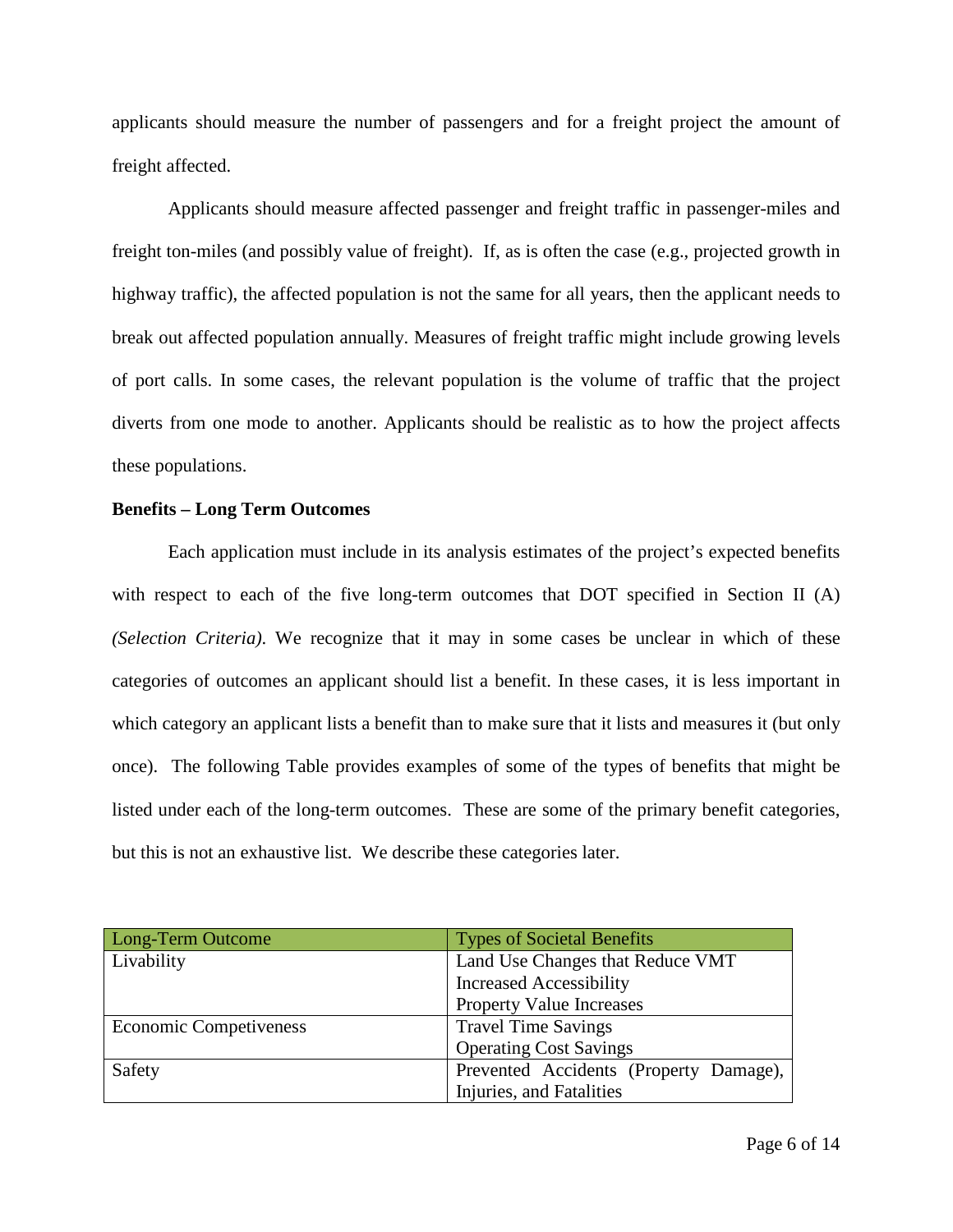| State of Good Repair                | Deferral of Complete Replacement      |  |  |  |  |
|-------------------------------------|---------------------------------------|--|--|--|--|
|                                     | Maintenance & Repair Savings          |  |  |  |  |
|                                     | Reduced VMT from Not Closing Bridges. |  |  |  |  |
| <b>Environmental Sustainability</b> | Environmental Benefits from Reduced   |  |  |  |  |
|                                     | Emissions                             |  |  |  |  |

## **Types of Societal Benefits**

*Travel time savings* can result from transportation improvements whose purpose is to expand capacity or improve state of good repair. Where this is the case, applicants should clearly demonstrate how the travel time savings are experienced by the affected population. If travel time savings vary over time, the applicant must clearly show savings by year. The applicant must also be careful to estimate savings solely from the project funded by the requested grant, and not from other related projects not funded by the requested grant. Once the applicant generates its estimate of hours saved, it should apply the Department's guidance on the value of time to those estimates [\(http://www.dot.gov/office-policy/transportation-policy/guidance-value](http://www.dot.gov/office-policy/transportation-policy/guidance-value-time)[time\)](http://www.dot.gov/office-policy/transportation-policy/guidance-value-time) to monetize them for both business and non-business travelers.



*Operating cost savings* frequently occur from both freight-related and passenger-related projects. Freight-related projects that improve roads, rails, and ports frequently generate savings to carriers (e.g., fuel savings and other operating cost savings) that they may pass on in whole or in part to shippers by way of lower freight rates. Shippers may, in turn, pass on, in whole or in part, these savings to consumers. Passenger-related projects can also reduce operating costs for passengers by providing lower-cost alternatives to the use of private vehicles or by reducing the operating costs of those vehicles. If applicants are projecting these savings as benefits, they need to carefully demonstrate how the proposed project would generate such benefits. However,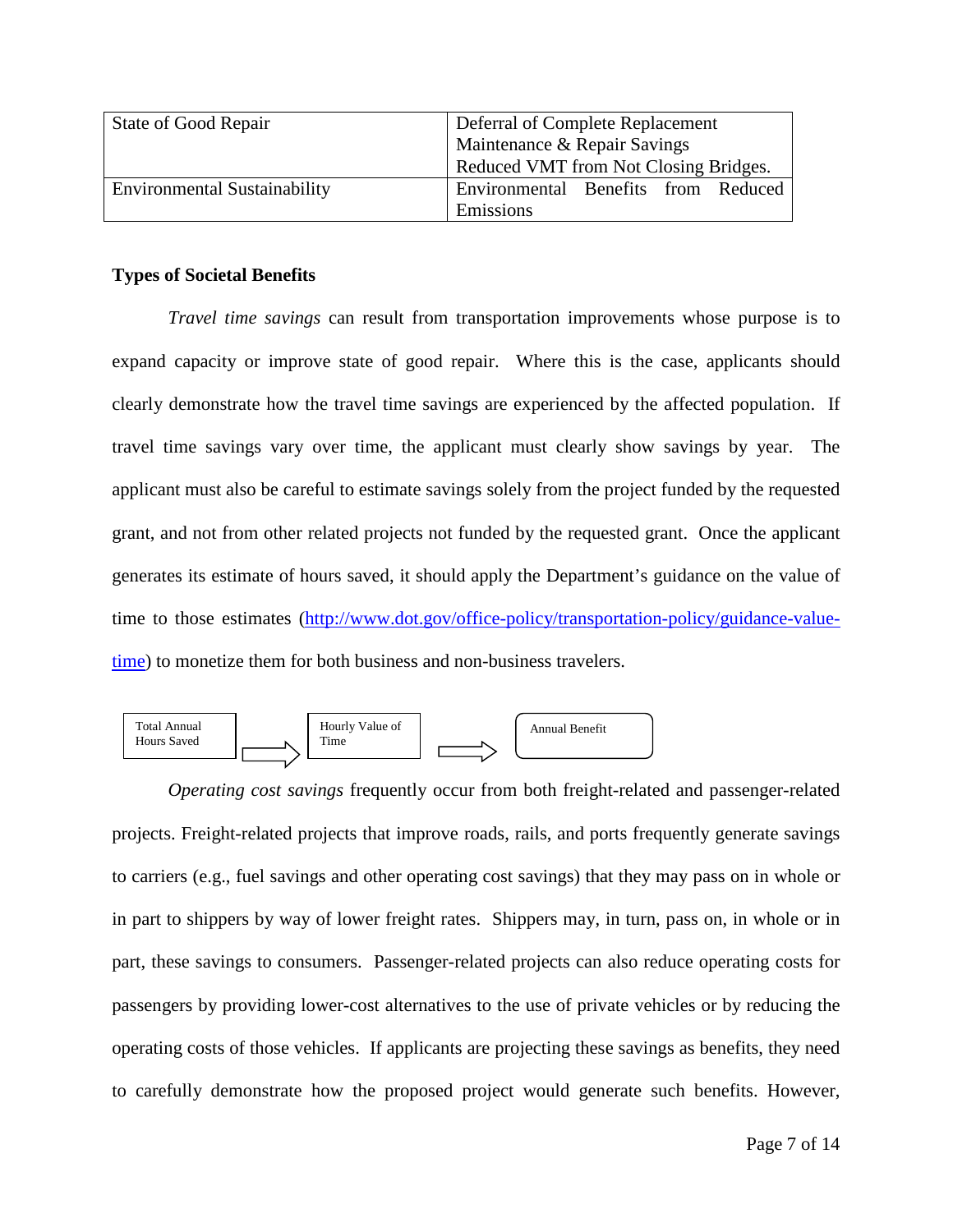applicants must be careful to count the value of the fuel and other operating cost savings (however allocated among carriers, shippers, and consumers) only once in the benefit-cost analysis; it cannot be re-counted in full each time it transfers from one group to the other, as this would entail double-counting of the same benefit.

Transportation can generate environmental costs in the form of emissions of "criteria pollutants" (e.g., SOx, NOx, and particulates) and from the emission of greenhouse gases, such as carbon dioxide  $(CO_2)$ . Increased traffic congestion results in increased levels of these emissions. Transportation projects that reduce congestion can reduce these emissions and produce *Environmental Benefits* given reduced idling and otherwise constant vehicle-miles travelled. Also, transportation projects that encourage transportation users to shift from morepolluting modes to less-polluting modes can similarly reduce emissions. Applicants claiming these types of benefits must clearly demonstrate and quantify how the project will reduce emissions. Once an applicant has adequately quantified levels of emission reductions, it should estimate the dollar value of these benefits. For sources of information on the social benefits of reducing criteria pollutant emissions, applicants should refer to the online BCA Resource Page [\(http://www.dot.gov/highlights/TIGER/](http://www.dot.gov/highlights/TIGER)tiger-bca-resource-guide).



Many infrastructure projects that improve the state of good repair of transportation infrastructure can *reduce long-term maintenance and repair costs*. These benefits are in addition to the benefits of reductions in travel time, shipping costs, and crashes which the applicant should account for separately. Applicants should include these maintenance and repair savings as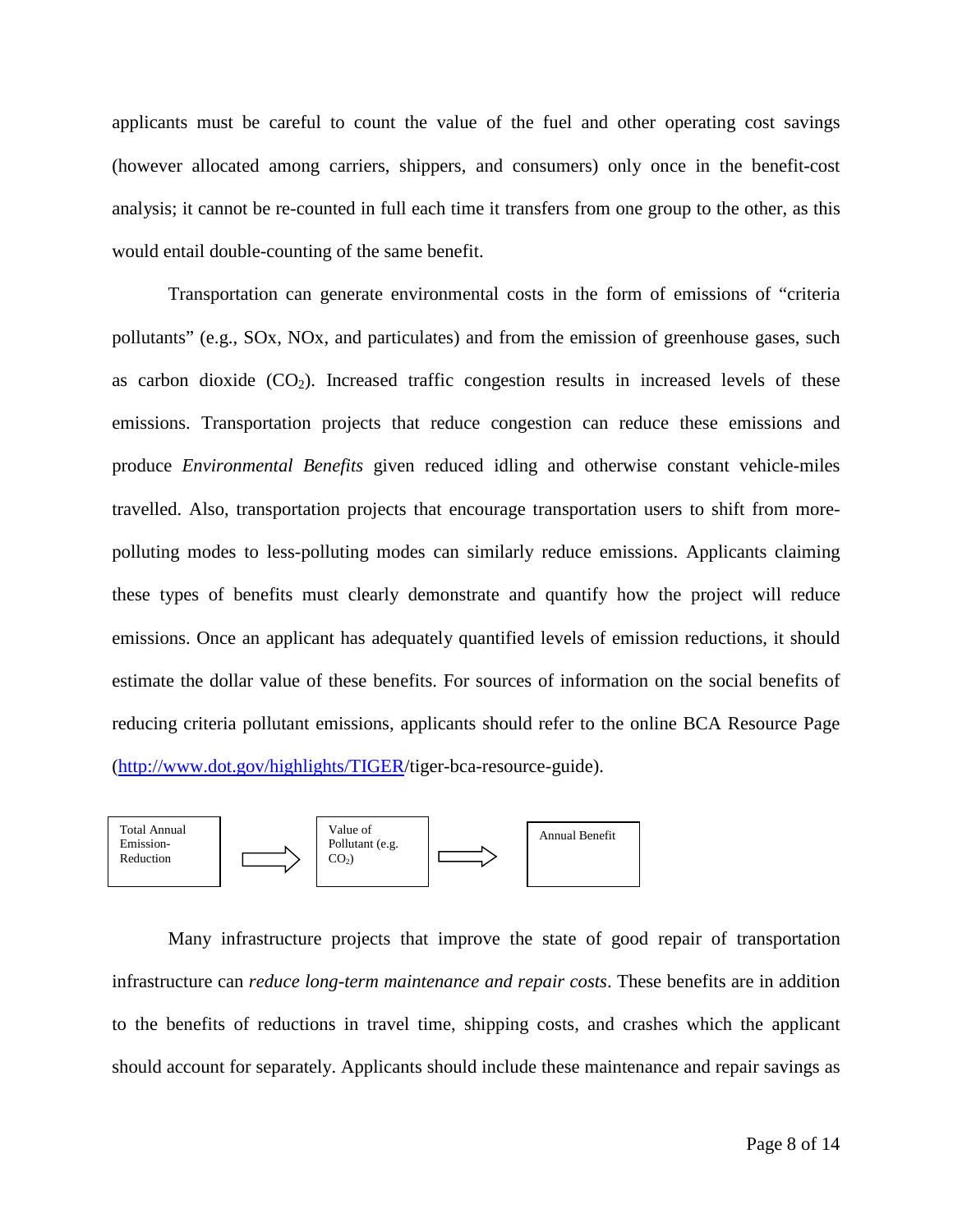benefits. Improving state of good repair may also reduce operating costs and congestion by reducing the amount of time that the infrastructure is out of service due to maintenance and repairs, or may prevent a facility (such as a bridge) from being removed from service entirely. The application should also consider differences in maintenance and repair costs when comparing different project alternatives. For example, an applicant can compare the maintenance costs that would be required after rehabilitating an existing pier with those that would be required after building a new one. As part of the data that go into estimating the benefits of improving the state of good repair, applicants should provide accepted measures for assessing an asset's current condition. For example, applicants can use Present Serviceability Ratings (PSR) or the International Roughness Index to discuss pavement condition and bridge sufficiency ratings to discuss the condition of a bridge. As discussed in the section on costs, the Department expects applicants to consider the life-cycle costs of the project when making these comparisons.

Projects can also improve the *Safety* of transportation. A well-designed project can reduce fatalities and injuries as well as reduce other crash costs. The applicant should clearly demonstrate how the project will improve safety. For example, to claim a reduction in fatalities, an applicant must clearly demonstrate how the existence of the project would have prevented the types of fatalities that commonly occur in that area. Applicants should use crash causation factors or similar analyses of causes of crashes to show the extent to which the type of improvements proposed would actually reduce the likelihood of the kinds of crashes that actually had occurred. Alternatively, when only a few cases are involved, the applicant should provide a description of the incidents and demonstrate the linkage between the proposed project and crash reduction. In some cases, safety benefits may occur because of modal diversion from a less safe mode to a safer mode. When applicants claim this type of benefit, they should provide a clear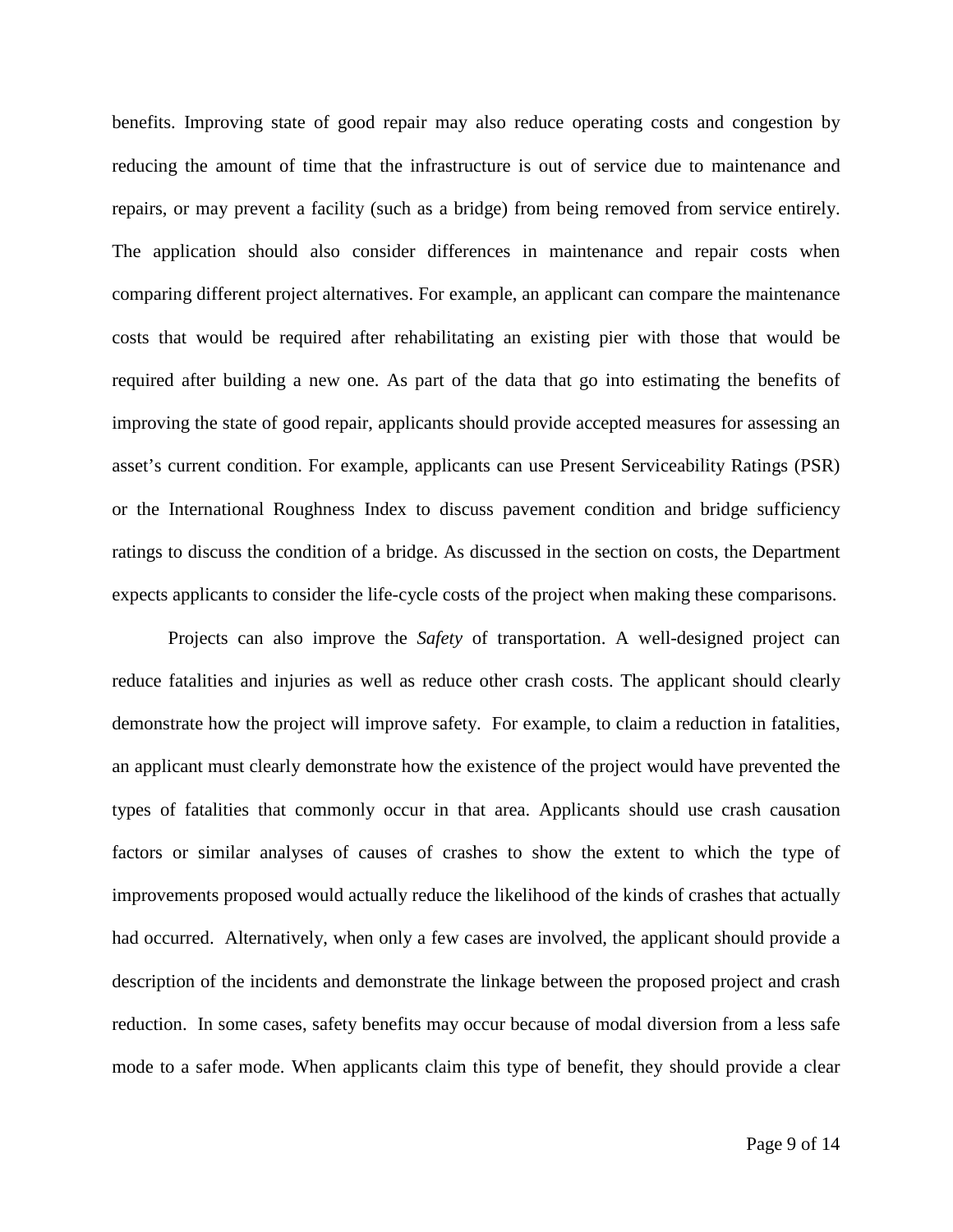analysis of why the forecasted modal diversion will take place. Once the applicant has established a reasonable count of the incidents that the project will likely prevent, it should apply the Department's guidance on value of life and injuries (http://www.dot.gov/officepolicy/transportation-policy/guidance-treatment-economic-value-statistical-life) to monetize them. This and other relevant information on Abbreviated Injury Scale (AIS) are available at the TIGER BCA Resource Guide [\(http://www.dot.gov/highlights/TIGER/](http://www.dot.gov/highlights/TIGER)tiger-bca-resource-guide)**.**



Applicants must carefully net out other effects before taking benefits from *Property Value Increases* (e.g. from a transit station). For example, if the property value goes up by the exact same value as the developer's investment then this is not a benefit. Property value increases over and above the developer's investment may potentially be a benefit from the project. The analysis should also consider to what extent an increase in land values induced by the project in one area causes a reduction in land values in some other area. Applicants must also net out any property value increases that result from time savings or other benefits that have already been counted. Applicants can only count the net increase in land value as a benefit. Simply asserting that there is a property value increase net of time savings is inadequate. The Department expects any applicant claiming these types of benefits to provide a rigorous justification of the benefit. Applicants should note that any claimed societal benefit from a property value increase is only a one-time "stock" benefit. Applicants can not treat it as a stream of benefits accruing annually. To the extent possible, applicant should use survey methods to estimate the value of the estimate the value of the expected property value increase from transit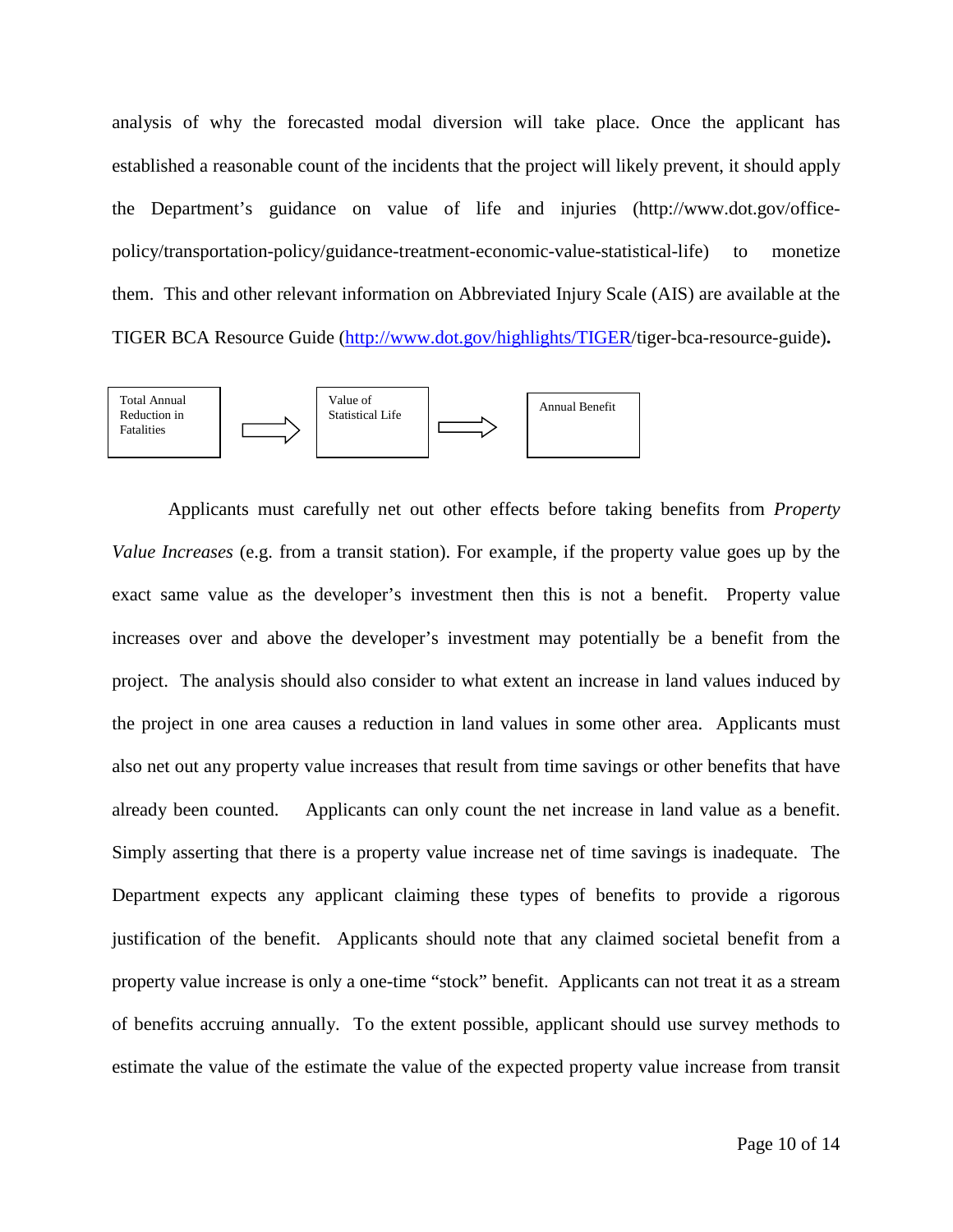or other transportation improvements. If an applicant uses benefit transfer methods, it should take great care to satisfy the selection criteria and the disqualifying criteria noted in OMB Circular A-4 (p. 25). Meeting all these criteria is difficult, but an applicant should satisfy most of them before applying this approach.

*Transit and bicycle paths* may provide greater accessibility to alternative transportation modes, but they will not actually enhance livability unless people use them, and the desire to use them will depend in part on where these modes go and on the amenities provided with them. If there is mode shift from vehicles to a bicycle path, then there will be benefits from reduced congestion for remaining drivers, time savings for mode-shifters (if applicable), savings from reduced vehicle operating costs (to some extent offset by any bicycle-related costs), and Sustainability benefits from reduced vehicle emissions. The applicant should estimate the number of people taken off the roads and then calculate the corresponding benefits. Transit and bicycle paths can also induce land use changes that result in greater density of development and more mixed-use development, thus reducing the number of passenger-miles of transportation needed to access jobs, schools, shopping, and recreational opportunities.

## **Other**

*Transfers* are not benefits. Analysis should distinguish between real benefits and transfer payments. Benefits reflect reductions in real resource usage and overall benefits to society, while transfers represent payments by one group to another and do not represent a net increase in societal benefits. In the case of job creation, for example, every job represents both a cost to the employer (paying a wage) and a benefit to the employee (receiving a wage), so it is a transfer payment, rather than a net benefit. While wages are a transfer payment, increases in the productivity of the labor force, measured by increases in how much workers produce per hour,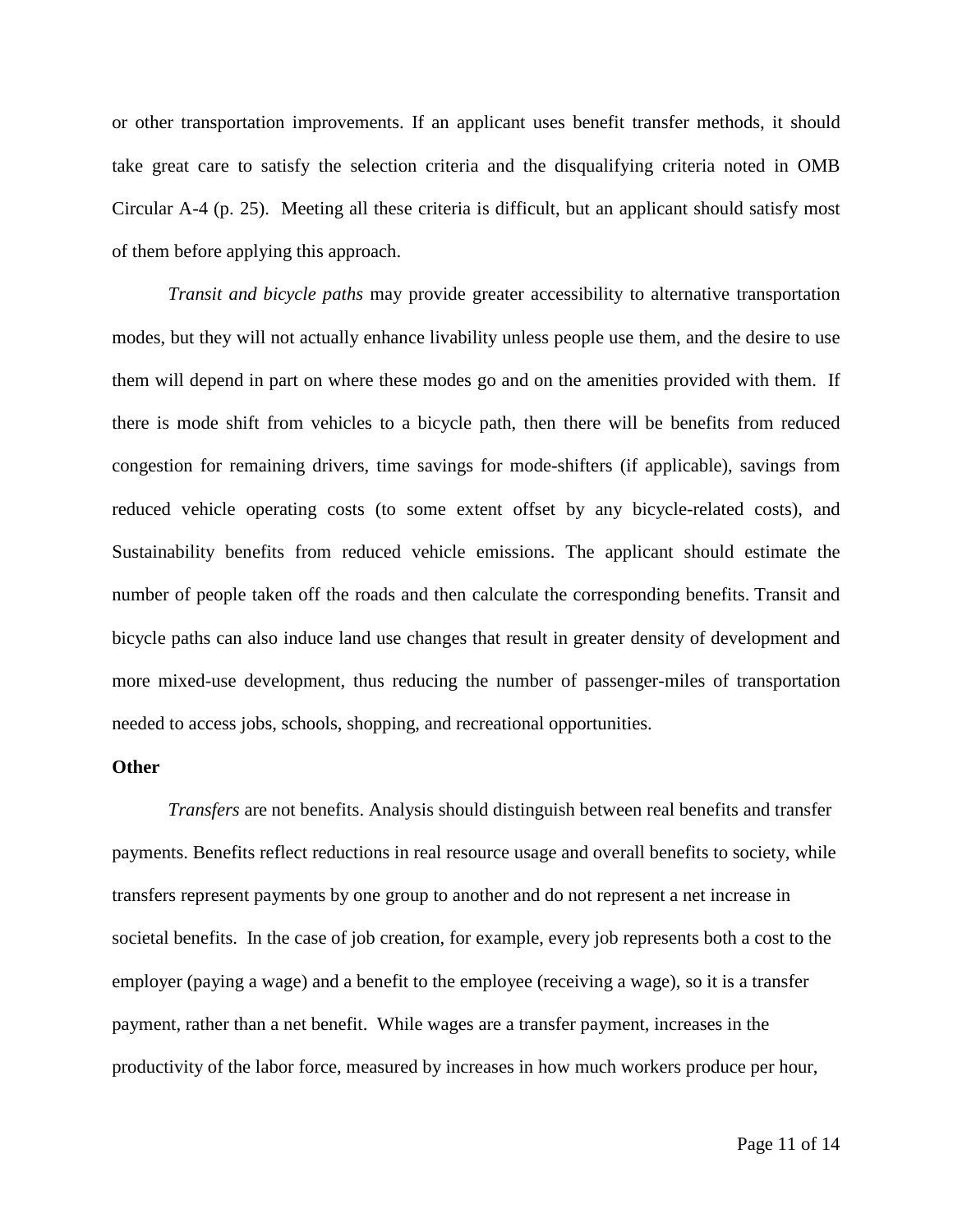can be included as a benefit of the project, but these benefits must be carefully measured and justified to be included. With respect to economic development, providing estimates of capital investments or property tax revenues are not legitimate benefits in a benefit-cost analysis. For example, while the tax is a benefit to the tax assessor it is a cost to the taxpayer. These transfers are commonly included in "economic impact analyses;" an economic impact analysis is not acceptable as a substitute for a benefit-cost analysis. Other examples of transfers include port/rail projects whose purpose is to take away business from competitors. However, the transportation cost savings (if any) and the like from shifting traffic to a more convenient location would be a benefit. Applicants should not include employment or output multipliers that purport to measure secondary effects as societal benefits because these secondary effects are generally the same (per dollar spent) regardless of what kind of project is funded.

As noted above, the estimate of *Costs* must pertain to the same project as the estimate of benefits. If the TIGER Discretionary Grant is to pay for only part of the project, but the project is indivisible (i.e., no one part of the project would have independent utility), then the applicant should compare the benefits of the whole project to the costs of the whole project, including costs paid for by State, local, and private partners other than the Federal government. In general, applicants should use a life-cycle cost analysis approach in estimating the costs of the project. The Department expects applicants to include operating, maintenance, and other life-cycle costs of the project, along with capital costs. In addition to construction costs, other direct costs may include design and land acquisition. If the time period considered in the analysis is long enough to require the rehabilitation of the facility during the period of analysis, then the costs of that rehabilitation should be included. Applicants should consider external costs, such as noise, increased congestion, and environmental pollutants resulting from the use of the facility or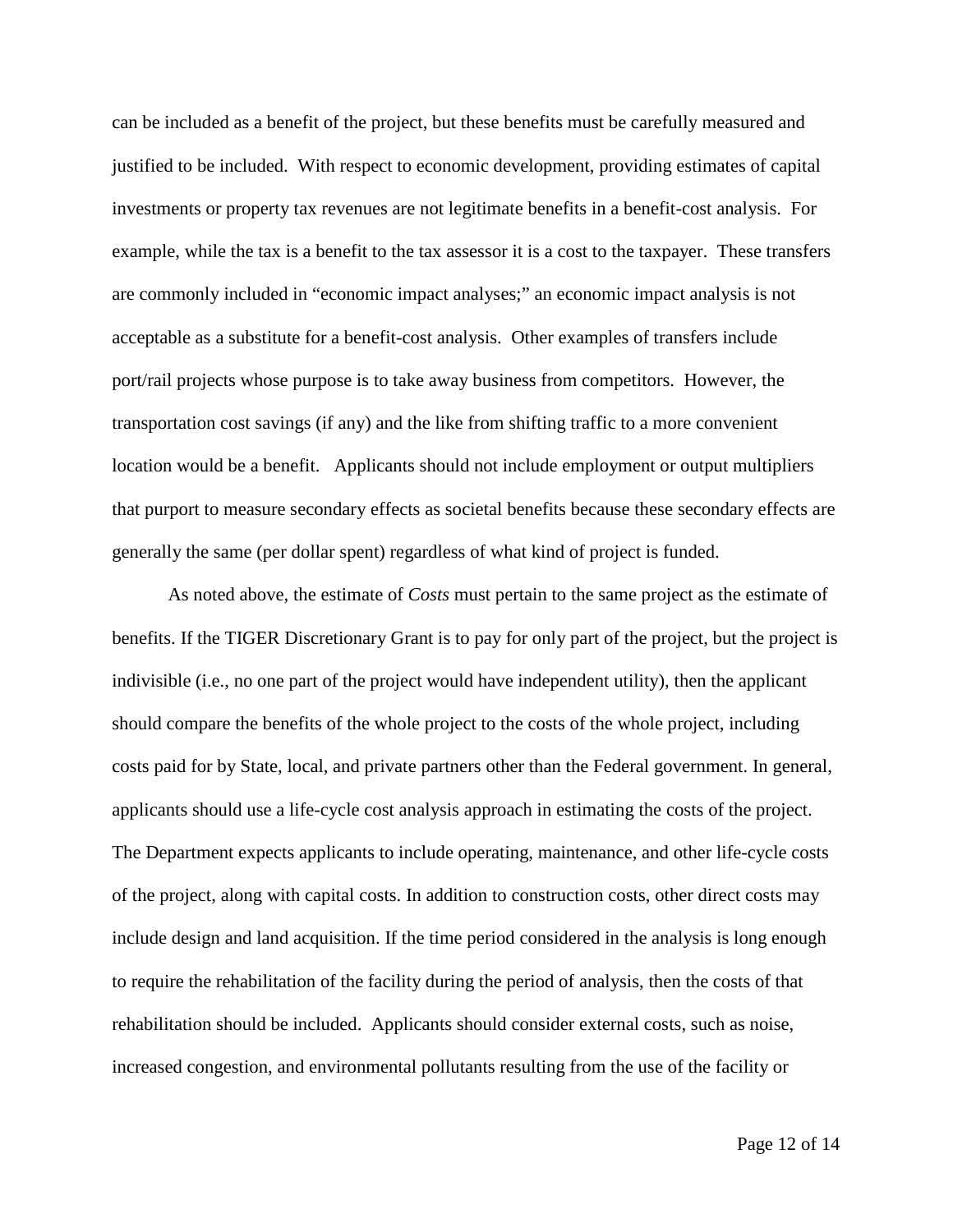related changes in usage on other facilities in the same network in the analysis. Additionally, applicants should include, to the extent possible, costs to users during construction, such as delays and increased vehicle operating costs associated with work zones or detours. The applicant should correctly discount annual costs to arrive at a present value of the project's cost.

Applicants should *discount future benefits and costs* to present values using a real discount rate (i.e., a discount rate that reflects the opportunity cost of money net of the rate of inflation) of 7 percent, following guidance provided by OMB in Circulars A–4 and A–94 [\(http://www.whitehouse.gov/omb/circulars\\_default/\)](http://www.whitehouse.gov/omb/circulars_default/). Applicants may also provide an alternative analysis using a real discount rate of 3 percent. They should use the latter approach when the alternative use of funds to be dedicated to the project would be for other public expenditures, rather than private investment. In presenting these year-by-year streams, applicants should measure them in constant (or "real") dollars prior to discounting. Applicants should not add in the effects of inflation to the estimates of future benefits and costs prior to discounting.

Benefit-cost analyses of transportation projects almost always depend on *forecasts* of projected levels of usage (road traffic, port calls, etc.). When an applicant is using such forecasts to generate benefit estimates, it must assess the reliability of these forecasts. If the applicant is using outside forecasts, it must provide a citation and an appropriate page number for the forecasts. Applicants should incorporate indirect effects into their forecasts where possible (e.g., induced demand). Applicants should also take great care to match forecasts of usage levels to the corresponding year. For example, using projected traffic levels for 2030 to generate benefits for all the earlier years is incorrect. For more information on forecasting, applicants can refer to the forecasting section of FHWA's Economic Analysis Primer [\(http://www.fhwa.dot.gov/infrastructure/asstmgmt/primer06.cfm\)](http://www.fhwa.dot.gov/infrastructure/asstmgmt/primer06.cfm). While produced for analysis